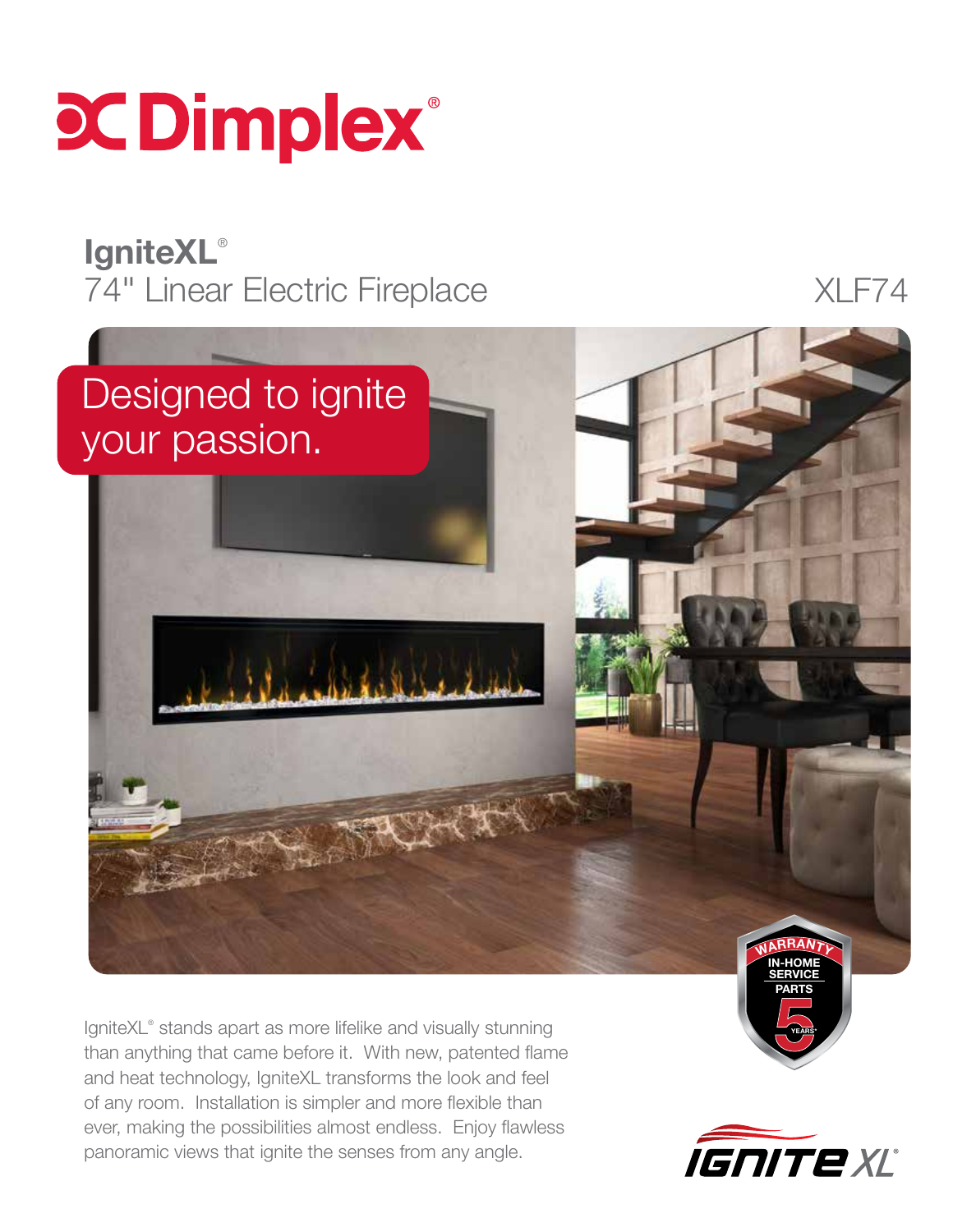# **CCDimplex**®



## **IgniteXL®** 74" Linear Electric Fireplace XLF74



#### Color Themes



#### **Accessories**



74" Driftwood and River Rock Accessory Package (LF74DWS-KIT)



 $\text{U}$ ton Dimensions (WyHyD)  $\boxed{\text{Cub}}$ 

74" IgniteXL Trim Kit (XLFTRIM74) Allows installation of IgniteXL in 2"x4" wall construction. 76-3/4" x 18-1/4" x 1-7/8" (195.0 cm x 46.2 cm x 4.5 cm)

| Model # | Description                         | $\begin{vmatrix} \mathsf{Lbs} & \mathsf{UPC} \\ \mathsf{Kq} & \end{vmatrix}$ | $Wty^{\dagger}$ C |  |
|---------|-------------------------------------|------------------------------------------------------------------------------|-------------------|--|
|         | 240 Volts   2,500 Watts   8,530 BTU |                                                                              |                   |  |
|         | 120 Volts   1,500 Watts   5,118 BTU |                                                                              |                   |  |

| ----------<br>_________ |                                                        | ___            | .                   | . |                                                       |                                | .               |                |
|-------------------------|--------------------------------------------------------|----------------|---------------------|---|-------------------------------------------------------|--------------------------------|-----------------|----------------|
|                         |                                                        | Kg             |                     |   | <b>Inches</b>                                         | cm                             | ft <sup>3</sup> | m <sup>3</sup> |
| XLF74                   | 74" IgniteXL Linear<br><b>Electric Fireplace</b>       | 104.7/<br>45.5 | 781052 098756 5 yr. |   | 80-3/8 x 21-1/4 x 12                                  | 204.2 x 54.0 x 30.5            | 11.9 0.34       |                |
| LF74DWS-KIT             | 74" Driftwood and River<br>Rock Accessory Kit          | 9.8/<br>4.4    | 781052 102859       |   | 34-1/4 x 7-1/8 x 8-1/8 87.2 x 18.03 x 20.57 1.12 0.03 |                                |                 |                |
| XLFTRIM74               | 74" IgniteXL Linear<br>Electric Fireplace Trim Kit 4.8 | 10.5/          | 781052 107977 1 vr  |   | 80-1/2 x 3-3/4 x 6-7/8                                | $204.5 \times 9.3 \times 17.5$ | 1.18 0.03       |                |



|                  | <b>Features</b>                                                                                                                                                                           |
|------------------|-------------------------------------------------------------------------------------------------------------------------------------------------------------------------------------------|
|                  | Multi-Fire XD <sup>®</sup> Flame Effect<br>Vivid flames that are brighter and<br>more lifelike day or night.                                                                              |
| $\blacktriangle$ | Less Frame, More Flame<br>Clean front face with minimal trim<br>makes the dazzling flames the<br>focal point.                                                                             |
| I                | <b>Comfort\$aver® Heating System</b><br>Safe ceramic heat, plus 11% energy<br>savings, warms up to 1,000 sq. ft.                                                                          |
| EL-              | <b>Media Accent Colors</b><br>Choose from a variety of brilliant color<br>themes or cycle through a range<br>of colors using the custom mode,<br>freezing on the hue of your choice.      |
|                  | <b>O</b> Edgeless Design<br>Installs without trim to stone,<br>brick and other solid finish<br>materials: includes trim for<br>drywall and tile surfaces.                                 |
| ĮĒ,              | <b>Precision Thermostat</b><br>Electronic thermostat maintains room<br>temperature within 1/2°C (1°F) for<br>perfect comfort and increased energy<br>efficiency.                          |
|                  | <b>Built-in Touch Controls</b><br>Settings and temperature display are<br>hidden when not in use.                                                                                         |
|                  | <b>Heat Boost</b><br>Quickly warms a room by delivering<br>maximum heat output for a<br>pre-determined amount of time.                                                                    |
|                  | <b>Mood-maker Remote</b><br>Customize the light color and intensity<br>for a fireplace that reflects your<br>personality.                                                                 |
|                  | <b>Seamless Installation</b><br>Low-profile design fully recesses in<br>2" x 6" wall construction and 2" x 4"<br>with optional trim. Hardwire using<br>120V or 240V for powerful heating. |
|                  | <b>E</b> Hardwire or Plug-in<br>Includes 120V plug-in cord kit or<br>hardwire to 120V / 240V power supply.                                                                                |
|                  | <b>Cool-touch Glass</b>                                                                                                                                                                   |

Glass remains cool making it safe for children and pets in any location.